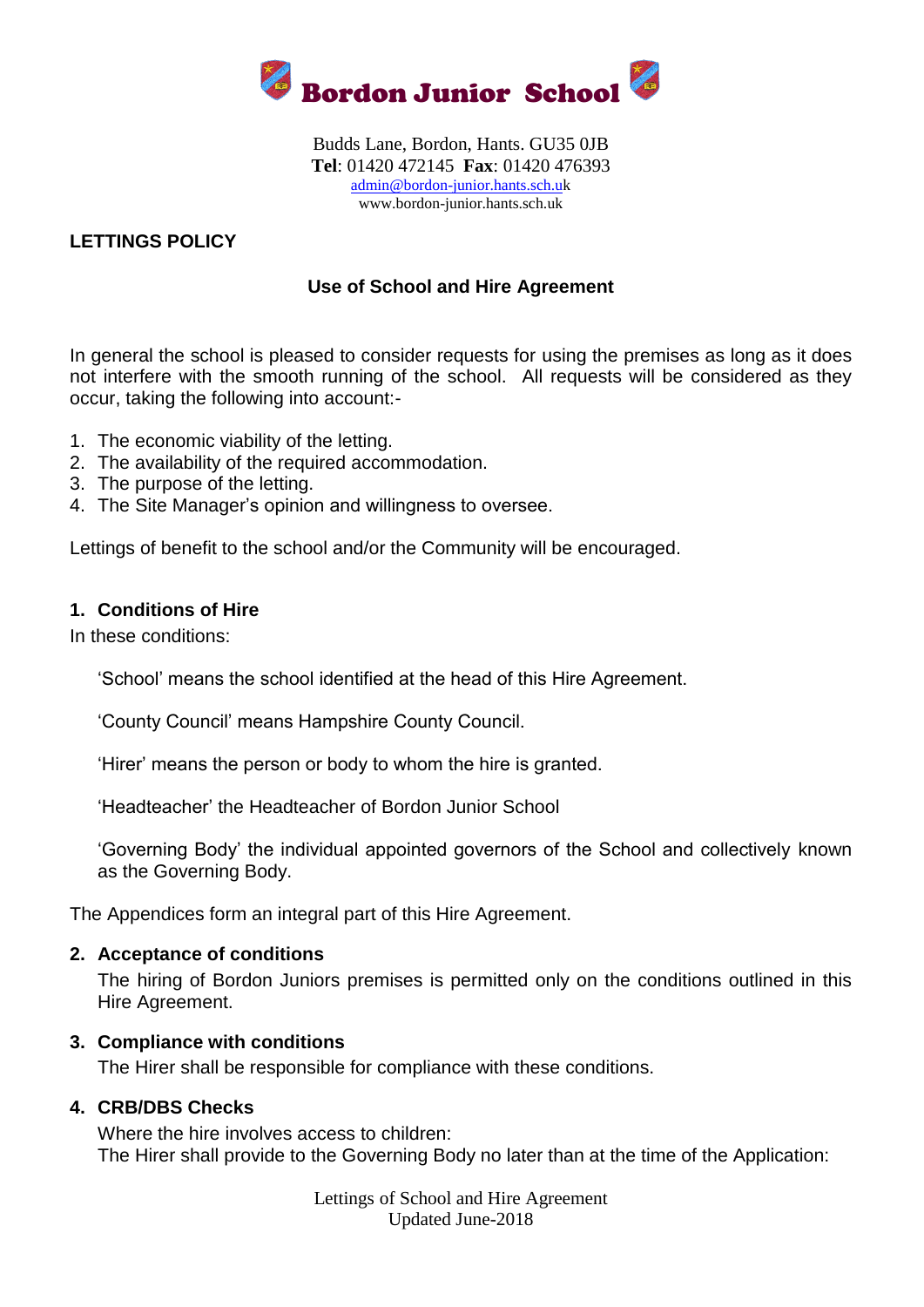- (i) The names of all personnel who shall be supervising the activities, and
- (ii) Evidence of Criminal Record Bureau clearance of all personnel who will be supervising the activities.

All supervising personnel must hold a valid CRB/DBS Enhanced disclosure certificate unless otherwise agreed with the Governing Body.

The Hirer shall be responsible for keeping current and up to date the CRB/DBS checks and the CRB Enhanced disclosure certificate on the supervising personnel.

The Hirer shall notify the School in writing in advance of any changes to the personnel supervising the activities.

## **5. Applications**

Applications for the hire of Bordon Junior School premises should be made at least three weeks in advance. In general, reservations will not be accepted for dates more than twelve months in advance, except for special events such as those needing prior preparations.

The Hirer shall satisfy himself that the facilities to be hired are suitable for his purposes.

The use of the premises must not interfere with the proper working of the School or impair its efficiency. In particular the Hirer acknowledges that it will not have exclusive use of Bordon Junior School site.

## **6. Sports hall**

Only suitable footwear should be worn in the sports hall. No School games equipment may be used without permission and gymnastic equipment can only be used when an adult with recognised qualifications for the proposed activity is personally supervising at all times. For safety reasons, this condition also applies to other activities with young people. For further guidance the Hirer should consult the regulations described in the HCC document 'Safety in Physical Education' available on request at the School.

## **7. Grass Sports Pitches and Hard Court Multi-Use Games Areas**

- (i) These facilities should be used for their intended purposes for the participation in formal and informal play and sport.
- (ii) The grass sports pitches and hard court multi-use games areas shall be hired, together with access to toilets and changing accommodation at the School. The Hirer shall not have access to any other parts of the School.
- (iii) The grass sports pitches shall have a limited playing capacity. The School reserves the right to restrict use of the grass sports pitch to protect it during inclement weather; when damaged or under repair; when waterlogged; or to fit in with the School curriculum or School demands.
- (iv) Litter must be removed from the premises at the end of the hire session.

## **8. School equipment**

No use may be made of apparatus such as stage fittings, pianos etc., without specific permission from the Headteacher.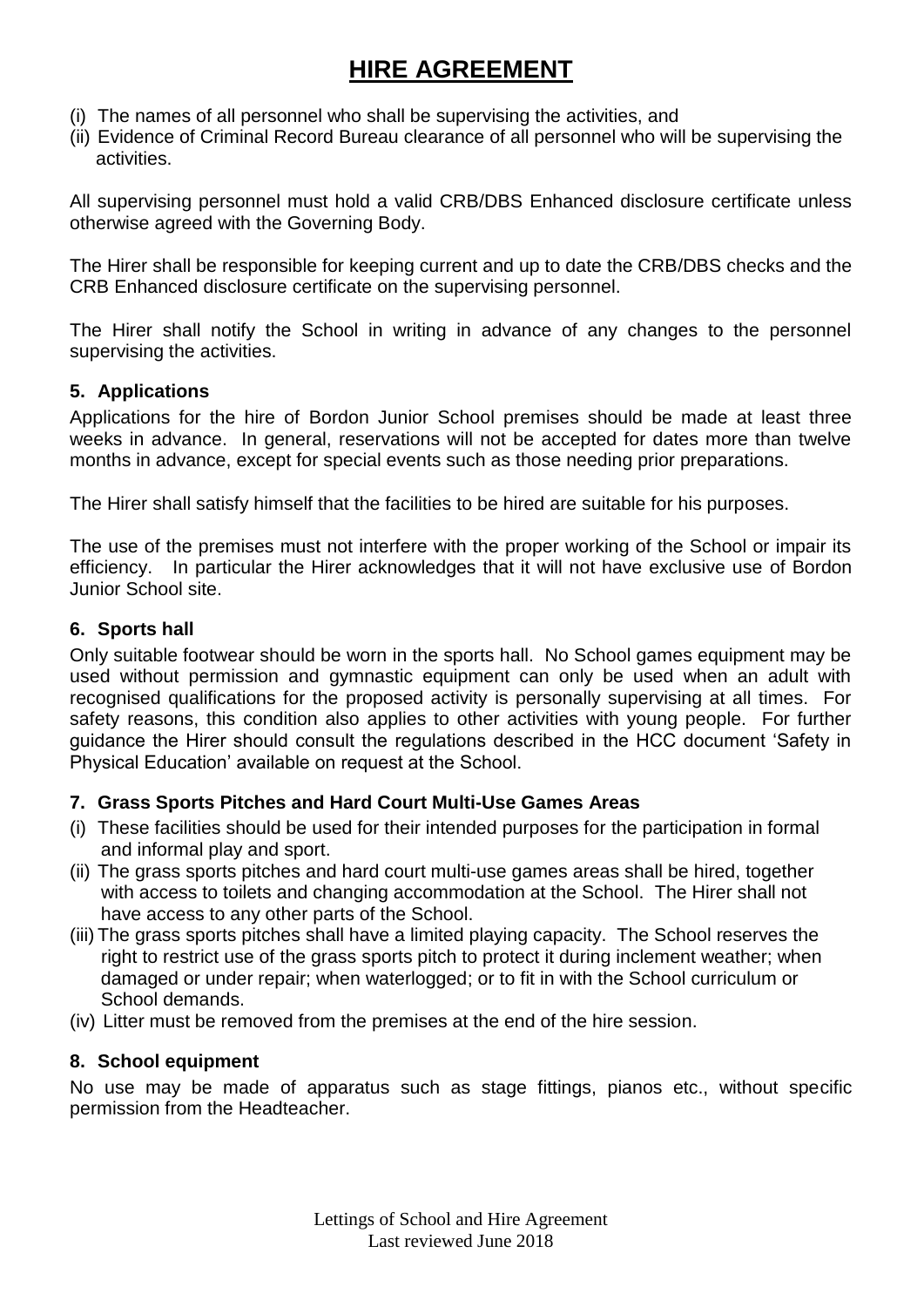## **9. Fabric and fittings**

The fabric and fittings (including electrical installations) and contents of the premises shall not be interfered with in any way. No treatment shall be given to prepare a floor for dancing and the wearing of stiletto heels is prohibited.

Only authorised persons shall use steps or ladders. No nails or screws shall be driven into the walls, floors, ceilings, furniture or fittings, and no placards shall be affixed to any part of the premises. The School's furniture (other than chairs in the hired accommodation) and equipment shall not be moved except by prior arrangement. Official exit ways must be kept clear at all times. Any alteration or addition to the School's lighting or electrical heating systems is strictly forbidden, except with the written consent of the Headteacher, such consent may be subject to conditions, which the Hirer will be required to observe. The Hirer shall, at the end of the hire period, leave the accommodation in a tidy condition with all equipment being returned to the correct place of storage.

The Hirer is responsible for the safe guarding and safe keeping of all items belonging to the Hirer, its guests/delegates or third parties engaged by it. The School accepts no responsibility for such items.

#### **10.Storage**

Storage facilities cannot usually be provided. When Hirers are permitted to leave equipment on the premises, they do so entirely at their own risk.

#### **11.Hirer's property**

Furniture and apparatus required may be brought on to the School premises at the Hirer's own risk. The Hirer shall inform the Headteacher in advance of bringing onto the Premises any required furniture or apparatus. Hirers shall not bring on to the premises any article of an inflammable or explosive nature, nor any article producing an offensive smell, nor any other substance, apparatus, or article of a dangerous nature.

## **12.Indemnity**

The Hirer shall indemnify the School and Hampshire County Council against all claims for damages, compensation and/or costs in respect of:-

- (i) bodily injury or illness to Third Parties, and / or
- (ii) damage to Third Party property caused by or arising out of or being incidental to the Hirer's use of the premises.

The Hirer shall be responsible for loss or damage to the School's premises and contents therein and the property of the Hampshire County Council.

The Hirer shall effect adequate insurance in respect of the liabilities and the loss or damage referred to within this Agreement. See Appendix A for explanatory notes on insurance.

## **13.Refusal of hire**

The Governing Body may refuse an application to hire the premises if:-

- (i) The premises are required by the School
- (ii) There has been any damage to the property or breach of these conditions during previous

Lettings of School and Hire Agreement Last reviewed June 2018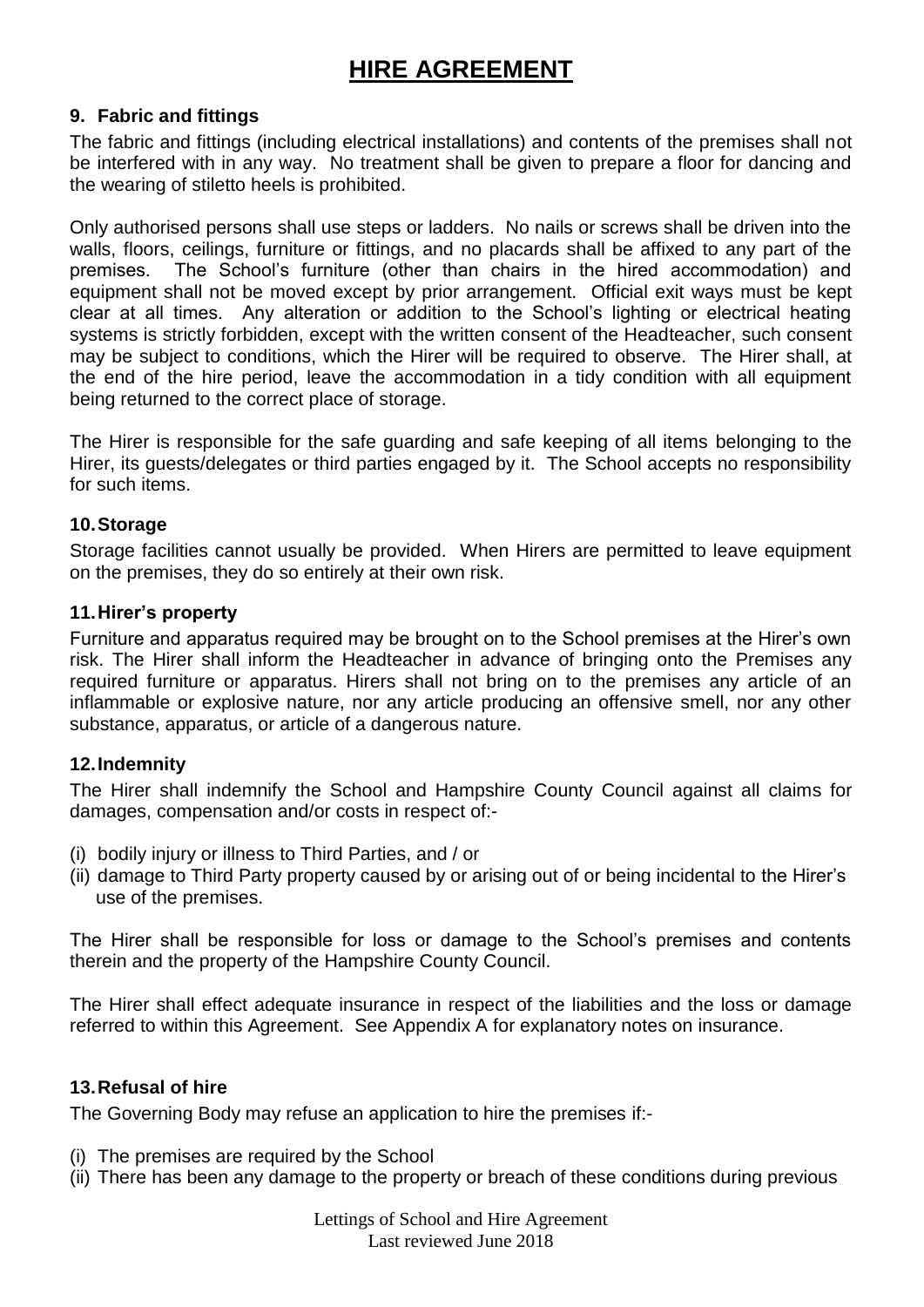use of the premises by the Hirer.

(iii) For any other reason the Governing Body deem it necessary or expedient to refuse the application

No compensation shall be payable by the Governing Body by reason of such a decision.

## **14.Cancellation by the Governing Body**

The School reserve the right to cancel any hiring without notice if:-

- (i) the premises will, due to circumstances outside their control, be unavailable for the hire period or
- (ii) the Hirer has failed to disclose material information concerning the proposed hiring, or
- (iii) there are reasonable grounds to conclude that this Agreement may be breached to a material extent.

Apart from exceptional circumstances, the Governing Body will give at least two weeks' notice to the Hirer, should it become necessary to cancel or postpone a hire.

#### **15.Cancellation by the Hirer**

The Hirer must give at least four weeks' notice in writing of cancellation to the Head Teacher. If any shorter period of notice is given, the Governing Body reserve the right to pass on to the Hirer any costs unavoidably incurred or to impose a cancellation charge.

#### **16.Payment of charges**

The Governing Body reserve the right, on proper notification, to invoice the Hirer for any charges arising from excessive cleaning time incurred as a result of the Hirer failing to leave the School premises in a reasonable condition, or for repair of the School premises or equipment damaged by the Hirer, or resulting from the Hirer failing to vacate the School premises by the time stipulated in the hire form.

#### **17.Statutory requirements**

All statutory requirements, including those relating to health and safety and public entertainments, must be strictly fulfilled by the Hirer. Film, music, dancing, indoor sporting events and stage events may be considered to be regulated entertainment and, as such, are licensable activities which require authorisation from the local licensing authority. For all regulated entertainment, it is the Hirer's responsibility to inform the local Licensing Authority and obtain the appropriate licence. This applies if tickets are to be sold at the door or advertised to the public, but also if tickets are offered to friends and neighbours or even if admission is free and open to all.

No musical works in the repertoire of the Performing Rights Society may be performed in public on the premises unless the Hirer has obtained the permission of the Society. No copyright material may be delivered or performed unless the consent of the owners of the copyright has been obtained by the Hirer. The Hirer must indemnify the school and the County Council against any action for breach of copyright.

#### **18.General Conditions**

#### **Your use of the school's Premises**

a) The Hirer shall ensure that the number of persons using the premises does not exceed that for which the application was made and approved.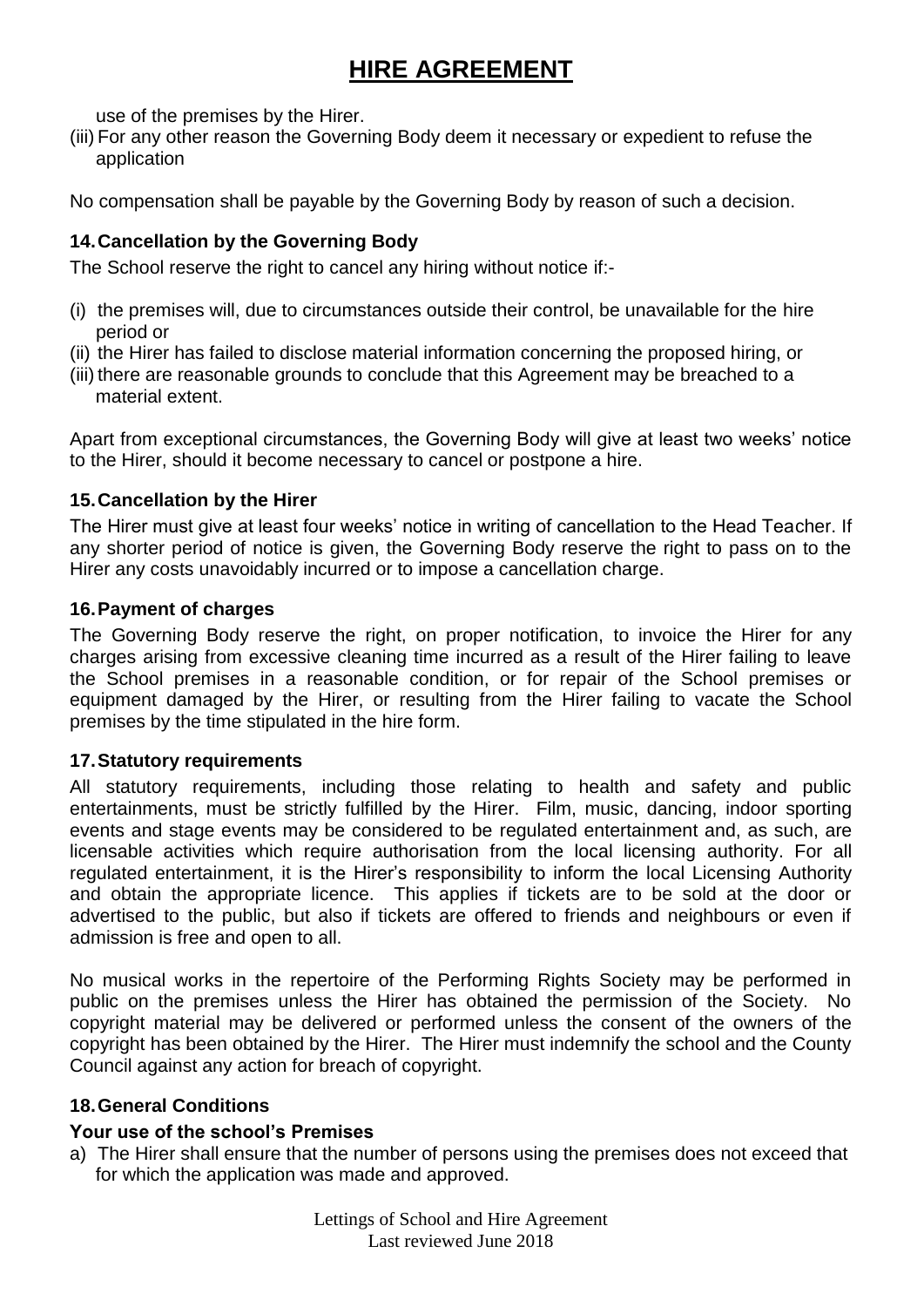- b) The School's premises are made available to you strictly for the purposes specified. You must make sure that no-one uses the School's premises for any other purpose while under your control, without the School's prior written consent.
- c) You are only allowed to use the parts of the School's premises specified (together with any necessary access to and from the School's entrance as agreed). You must make sure that no-one trespass on any other part of the School's premises.
- d) You are only allowed to use the School's premises during the times specified. You must make sure that no-one arrives earlier, or leaves later, than the stated times.
- e) You are responsible for everyone who is on the School's premises for the activities you are organising and, generally, for everyone who comes on to the parts of the School's premises which are under your control at the stated times. You must ensure that they comply with all the terms of this Agreement.
- f) You will work with the school to ensure that you comply with the School's child protection policy and such other policies as the school requires.
- g) You acknowledge that the School has a responsibility to ensure safety and security on the School site and will comply with all reasonable instructions from school staff in this respect. You will ensure that any windows, doors or other access points opened or unsecured by you or your employees shall be firmly closed at the conclusion of the activity.
- h) Where you are entrusted with keys to the School premises you will:
- nominate one key holder and one reserve key holder
- ensure that the key holder does not lend, pass to any other person (except when necessary to reserve key holder) or copy the keys
- ensure that whenever you leave the School premises, the premises are left secure
- Indemnify the School against any loss or damage which may be suffered as a result of any failure to comply with this clause including but not limited to costs of replacing keys and locks in the event that the keys are lost.
- i) You agree that there shall be no discrimination by you against any person with respect to opportunity for employment or conditions of employment, because of age, culture, disability, gender, marital status, race, religion or sexual orientation.
- j) You shall comply with the provisions of the Disability Discrimination Act 1995.
- k) You must comply with the provisions of the Race Relations Act 1976 and the Race Relations (Amendment) Act 2000 and shall ensure that you perform your responsibilities with due regard to the need to eliminate unlawful racial discrimination, and to promote equality of opportunity and good relationships between different racial groups.
- l) You shall, at all times, be responsible for and take all such precautions as are necessary to protect the health and safety of all employees, volunteers, service users and any other persons involved in your activities on the school premises and shall comply with the requirements of the Health and Safety at Work Act 1974 and any other Act or Regulation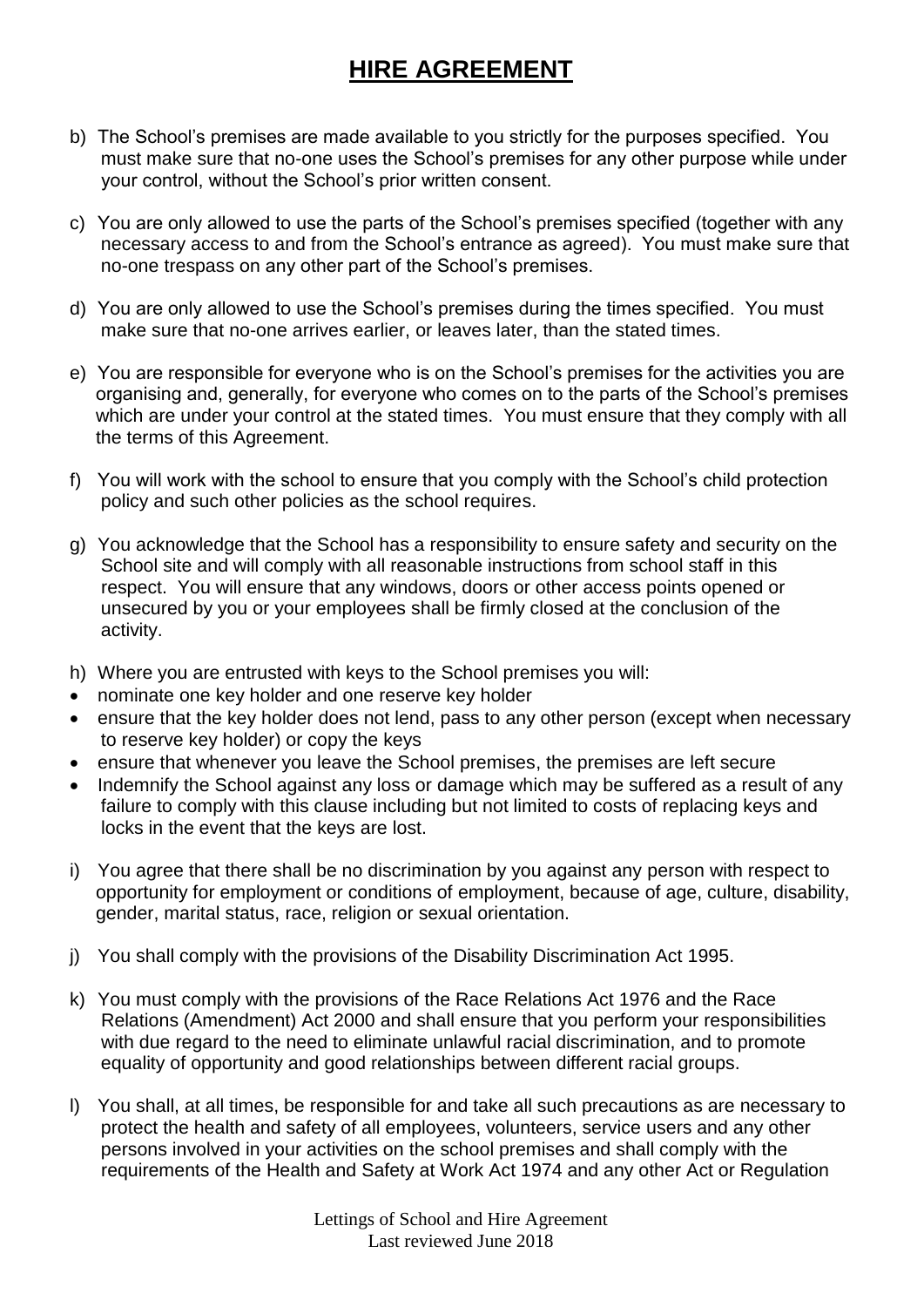relating to the health and safety of persons.

- m) You will ensure that staff are appropriately qualified and there is available at all times a qualified First Aider. If food is to be provided on the premises then you will ensure that all food handlers have received food hygiene training in accordance with the Food Safety (General Food Hygiene) Regulations 1995. You will ensure that appropriate risk assessments are undertaken and reviewed in respect of your activities.
- n) You will inform the School as soon as possible of any accident or any incident or complaint concerning Health and Safety or child protection issues.
- o) You will provide all the materials and equipment for your activities. All purchases shall be in your name and payment shall be made directly by you.
- p) You must comply with all site regulations which the School issue from time to time for users of, and visitors to, the School's premises. The School reserves the right to issue further regulations from time to time about the use of the School's premises. These may be general or they may be specific to your use and control of parts of the School's premises.

#### **19.Alcohol**

In no circumstances shall alcoholic drinks be available at any function without prior written consent of the Governing Body. Applications for the sale of alcoholic drinks must be made in writing at the time the Hirer applies for the use of the School premises. If permission is granted for alcoholic drinks to be sold it will be the responsibility of the Hirer to ensure that Temporary Event Notice is obtained from the local licensing authority. The Hirer agrees to comply with all conditions and limitations attached to the Temporary Event Notice he obtains.

The Governing Body reserves the right to require sight of a Temporary Event Notice prior to the letting.

## **20.Gambling**

The School premises may not be used for games of chance, other than bingo, unless specific permission has been granted by the Governing Body.

#### **21.Emergency evacuation procedures**

Hirers shall familiarise themselves with the fire precautions in force on the School premises and with the means of evacuation in the event of a fire, bomb warning or any other threat to safety. The Hirer is responsible for ensuring that persons attending are made aware of the evacuation procedures. Fire and other exists must be kept clear at all times.

#### **22.Smoking**

No smoking is allowed on the School site.

#### **23.Site Manager**

The Site Manager is instructed by the Governing Body to ensure that this Agreement is duly complied with. All reasonable instructions given by the Site Manager on duty must therefore be followed by the Hirer.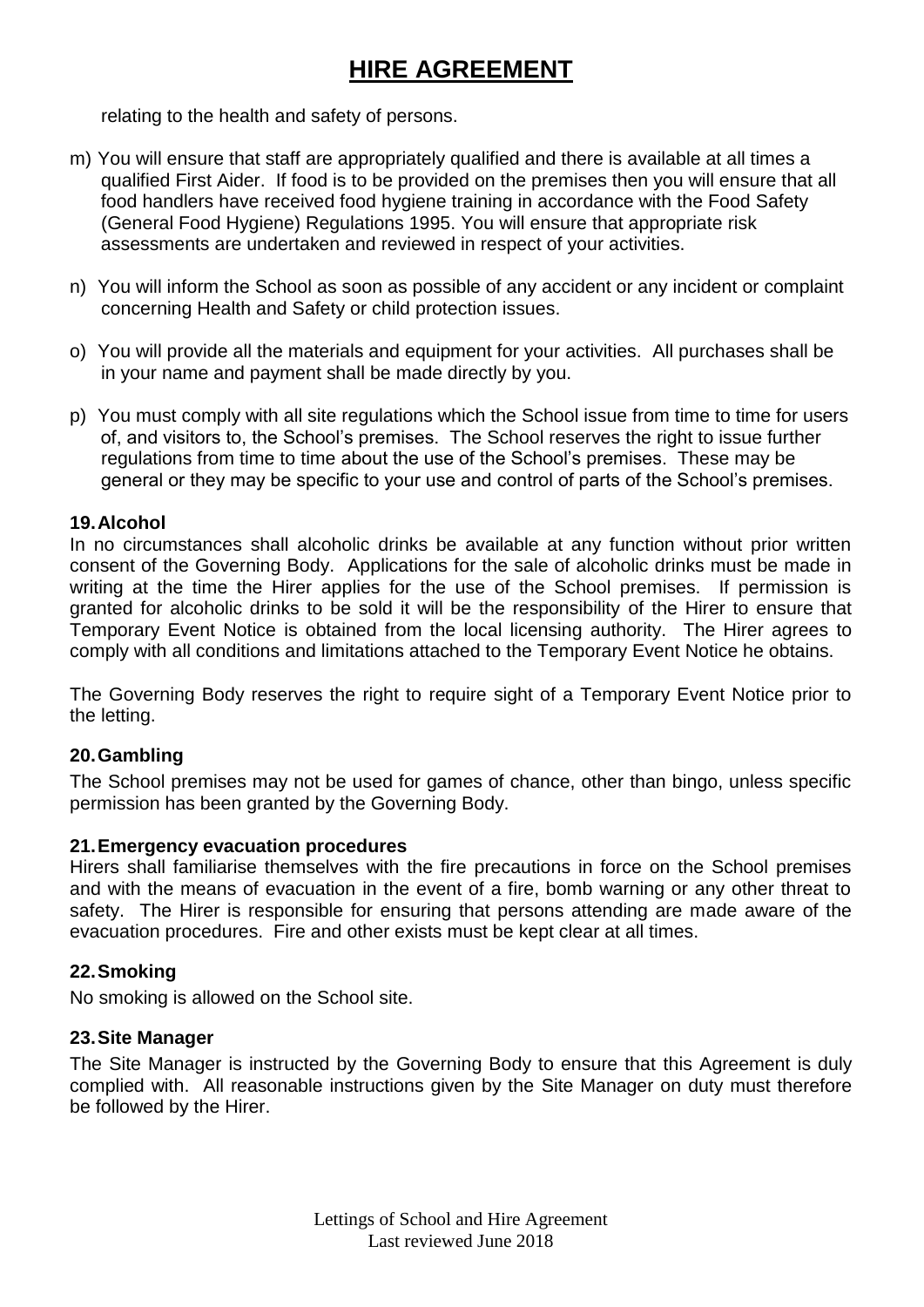Use of the School premises is limited to the accommodation hired and necessary facilities such as toilets. Car parking is permitted in designated areas at the premises subject to availability and prior consent from the Head Teacher.

## **24.Right of access**

The Governing Body and its agents reserve the right of access to the School premises during the Hire period.

The Headteacher and/or her representative reserve the right to suspend or withdraw use of the School premises by an individual or group with immediate effect on the following grounds:

- (i) causing intentional damage to the School, its equipment or any personal belongings of other users
- (ii) violent, threatening or abusive behaviour to a member of School staff or other users
- (iii) theft of any property belonging to the School or other users
- (iv) disruptive behaviour which is interfering with the activities of others
- (v) behaviour which puts at risk the health, safety or well-being of others
- (vi) non-compliance with or breach of licensing laws.
- (vii) behaviour which is deemed to be offensive and / or results in complaints from users
- (viii) refusal to follow reasonable directions from the Site Manager or other members of the School's staff
- (ix) non-payment of School invoices
- (x) any other behaviour which is considered inappropriate to the smooth and efficient
- (xi) operation of the School, or against the interests of all users

Following the suspension, the Hirer will be given reasons in writing and will be offered the opportunity to appeal to the Governing Body of the School, whose decision will be final

The Hirer may not assign or sub-let the hire of the School premises.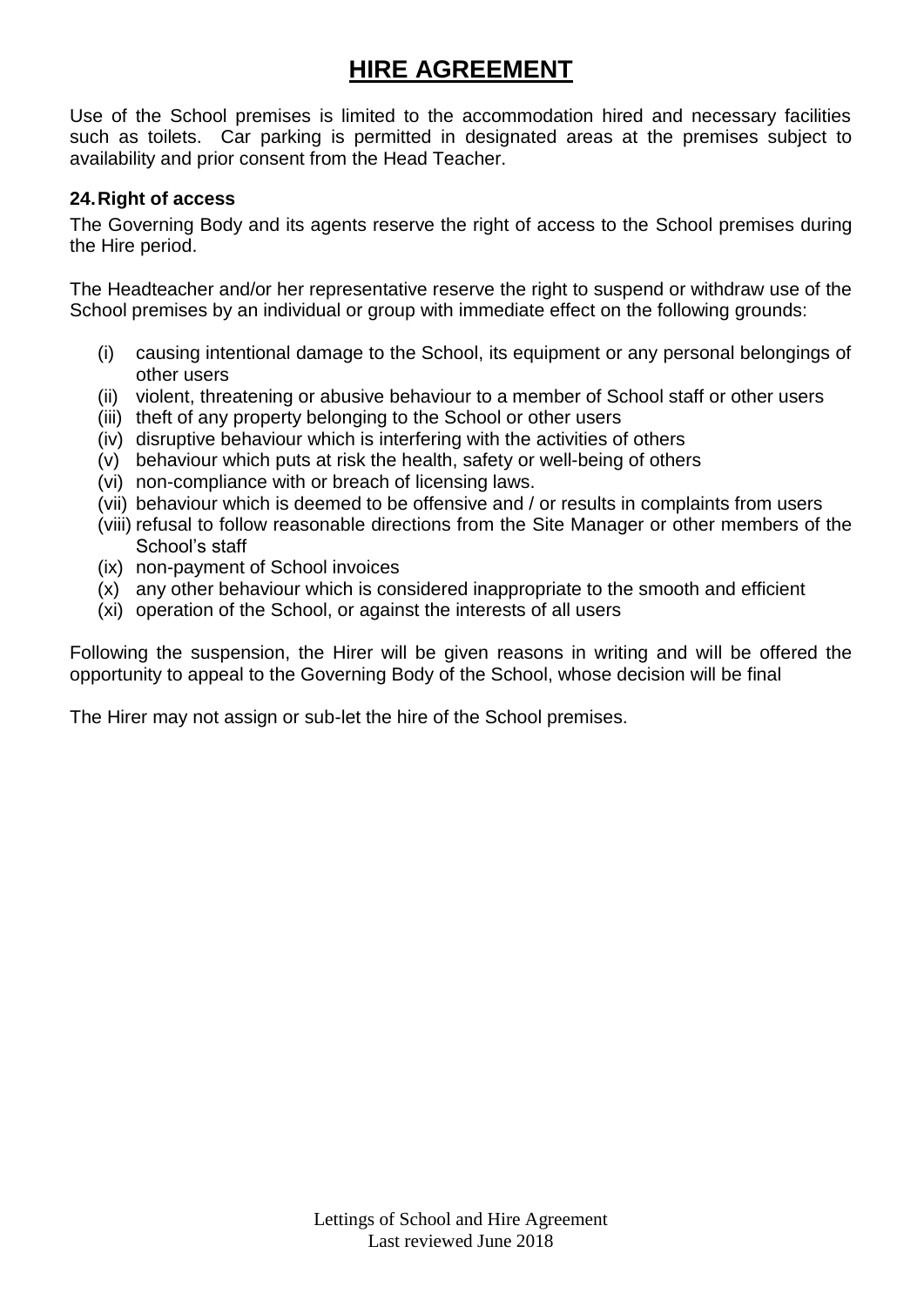## **APPENDIX A**

## **HIRER'S INSURANCE – INDEMNITY CLAUSE**

In accordance with the Conditions of Hire, the Hirer accepts responsibility for damage to the School premises and its equipment and for the Third Party claims involving injury to persons and / or damage to property.

#### A INJURY TO PERSONS OR PROPERTY

1 The Hirer shall indemnify the School and Hampshire County Council against all claims for damages, compensation and / or costs in respect of:

- (i) bodily injury or illness to Third Parties, including the County Council's servants and agents and / or
- (ii) damage or loss to Third Party property caused by, or arising out of, or being incidental to the Hirer's use of the premises.

2 The Hirer shall effect adequate insurance to cover this liability with a minimum limit of indemnity of

- (i) £10 million for commercial hiring's except where otherwise agreed
- (ii) £5 million for non-commercial hiring's

## B DAMAGE TO PREMISES AND EQUIPMENT

1 The Hirer shall be responsible for the loss of, or damage to the premises and contents therein, which is the property of the School and /or Hampshire County Council, except when loss or damage to the premises or contents are as a result of the negligence of the School or Hampshire County Council.

2 The Hirer shall effect adequate insurance to cover this liability with a minimum limit of indemnity of

- (i) £10 million for commercial hiring's except where otherwise agreed
- (ii) £5 million for non-commercial hiring's

Hirers must produce evidence that the required insurance cover is in place at least 7 days before the event.

## **NON-COMMERCIAL HIRERS**

Due to difficulties experienced by non commercial hirers in arranging Public Liability Insurance with a Limit of Indemnity of at least £5 million (the lowest limit acceptable for use of Hampshire County Council premises) the County Council has arranged for the following policy, and Hirers who cannot produce evidence of Public Liability insurance, must as a condition of the proposed hiring, take out the Hirer's Insurance arranged by Hampshire County Council, (provided they do not fall within the definition of the exclusions listed below).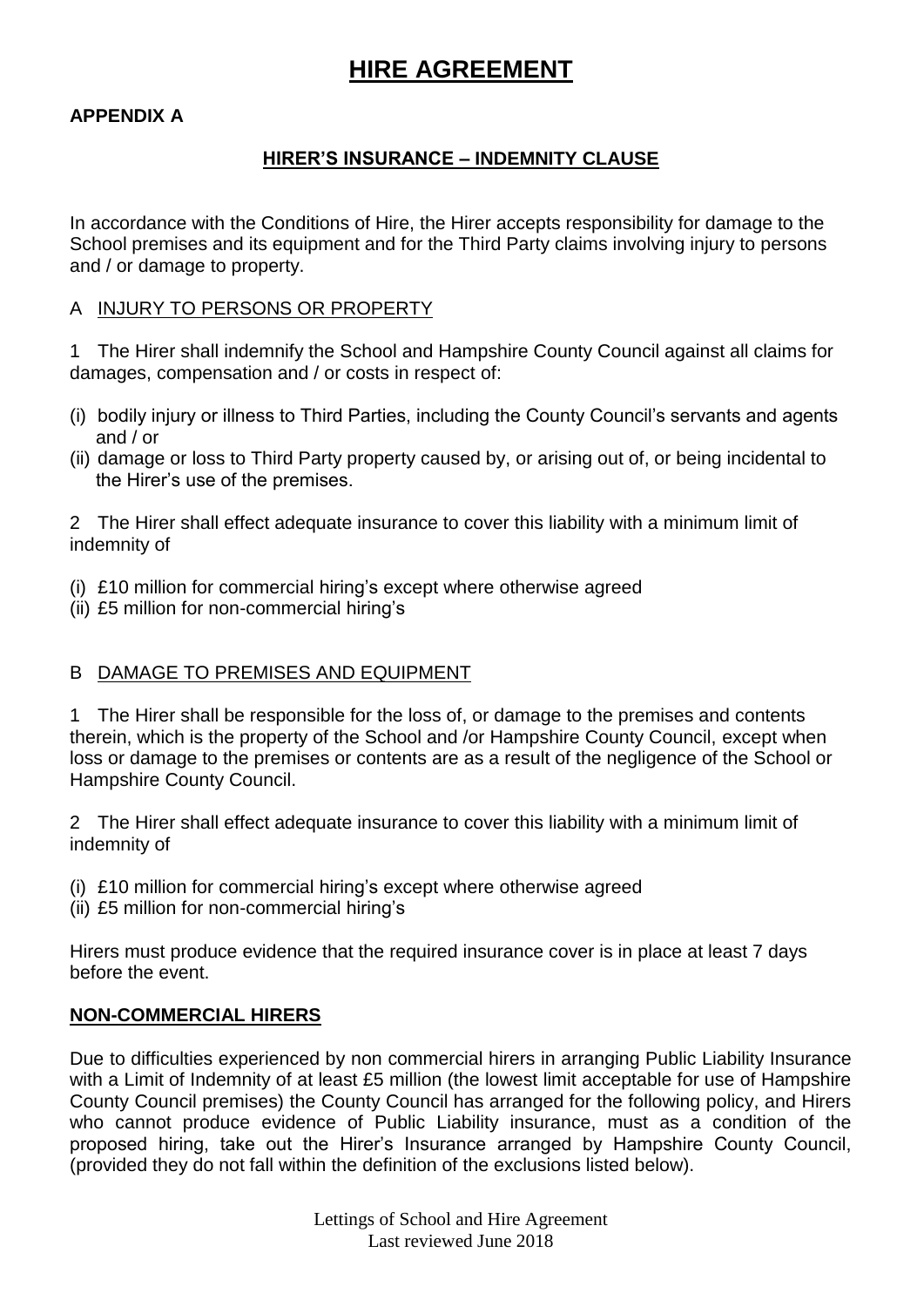#### **HAMPSHIRE COUNTY COUNCIL – ON BEHALF OF NON-COMMERCIAL INDIVIDUALS AND ORGANISATIONS HIRING COUNTY COUNCIL SCHOOLS, COMMUNITY COLLEGES, EDUCATION CENTRES AND OTHER HAMPSHIRE COUNTY COUNCIL PROPERTIES**

#### OPERATIVE CLAUSE

The indemnity will cover individual Hirers for their legal liability for injury / illness to third parties and / or loss / damage to their property, and loss or damage to the premises and contents hired, including such liability that may be imposed on the Hirer under the terms of the Hire Agreement.

#### LIMITATIONS

For loss / damage caused other than by Fire or Explosion, cover is subject to an Excess of £100

Damage resulting from Fire or Explosion is limited to £5 million

#### EXCLUSIONS

Political Meetings and Professional Entertainment Promotions

Commercial, business or trade hiring

#### **NOTE**

This is a public liability insurance policy. It does not provide cover for:

Employers Liability – If the Hirer has employees the Hirer must provide this cover.

Professional negligence of the hirer – if the Hirer is providing a professional service they must take out this cover for themselves.

Personal Accident – cover for participants in the Hirers activity where they have been injured as a result of a pure accident and there is no negligence on the part of the hirer.

#### **For and on behalf of Bordon Junior School :**

| Date: |
|-------|
|       |
|       |
| Date: |

Lettings of School and Hire Agreement Last reviewed June 2018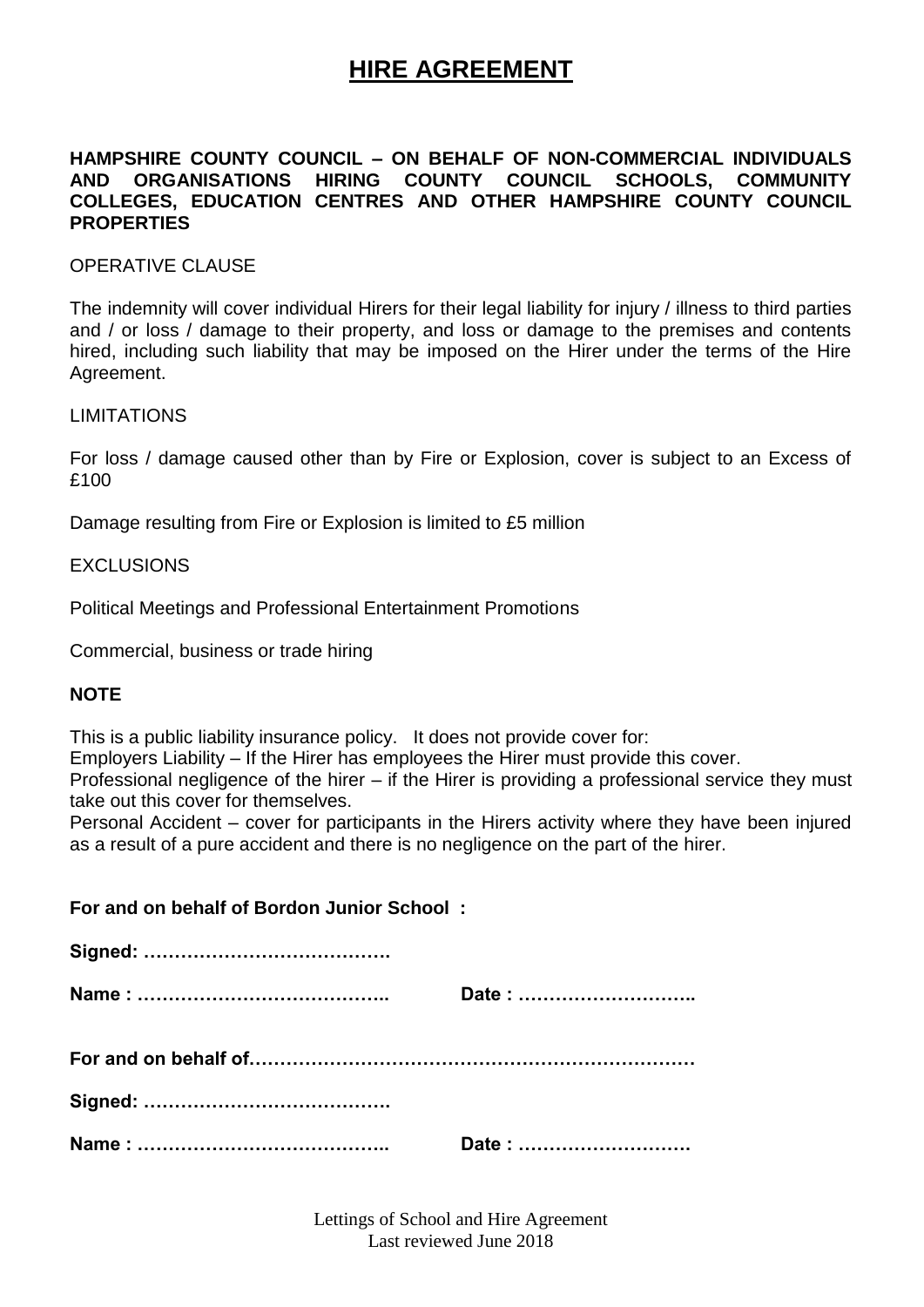## **APPENDIX B AGREEMENT TO HIRE**

| <b>To allow</b>       |                                                      |
|-----------------------|------------------------------------------------------|
| To use                |                                                      |
|                       |                                                      |
|                       | <b>Field</b>                                         |
| Toilets adult: $\Box$ |                                                      |
| Children $\Box$       |                                                      |
|                       |                                                      |
|                       |                                                      |
|                       |                                                      |
|                       | Time (to include for set up and shut down)           |
| <b>From</b>           | To                                                   |
|                       | <b>Commencement Date (if more than one session)</b>  |
| For the purpose of    |                                                      |
|                       |                                                      |
|                       | <b>Maximum number of Adults</b>                      |
|                       | Maximum number and ages of children                  |
| <b>Charges</b>        |                                                      |
|                       | The charge for the use of the premises is            |
|                       | Names of adults with responsibility for the letting: |
|                       |                                                      |
| 1.<br>2.              |                                                      |

The agreed Responsibility for locking the school will be **Sign ..................** 

**Print......................**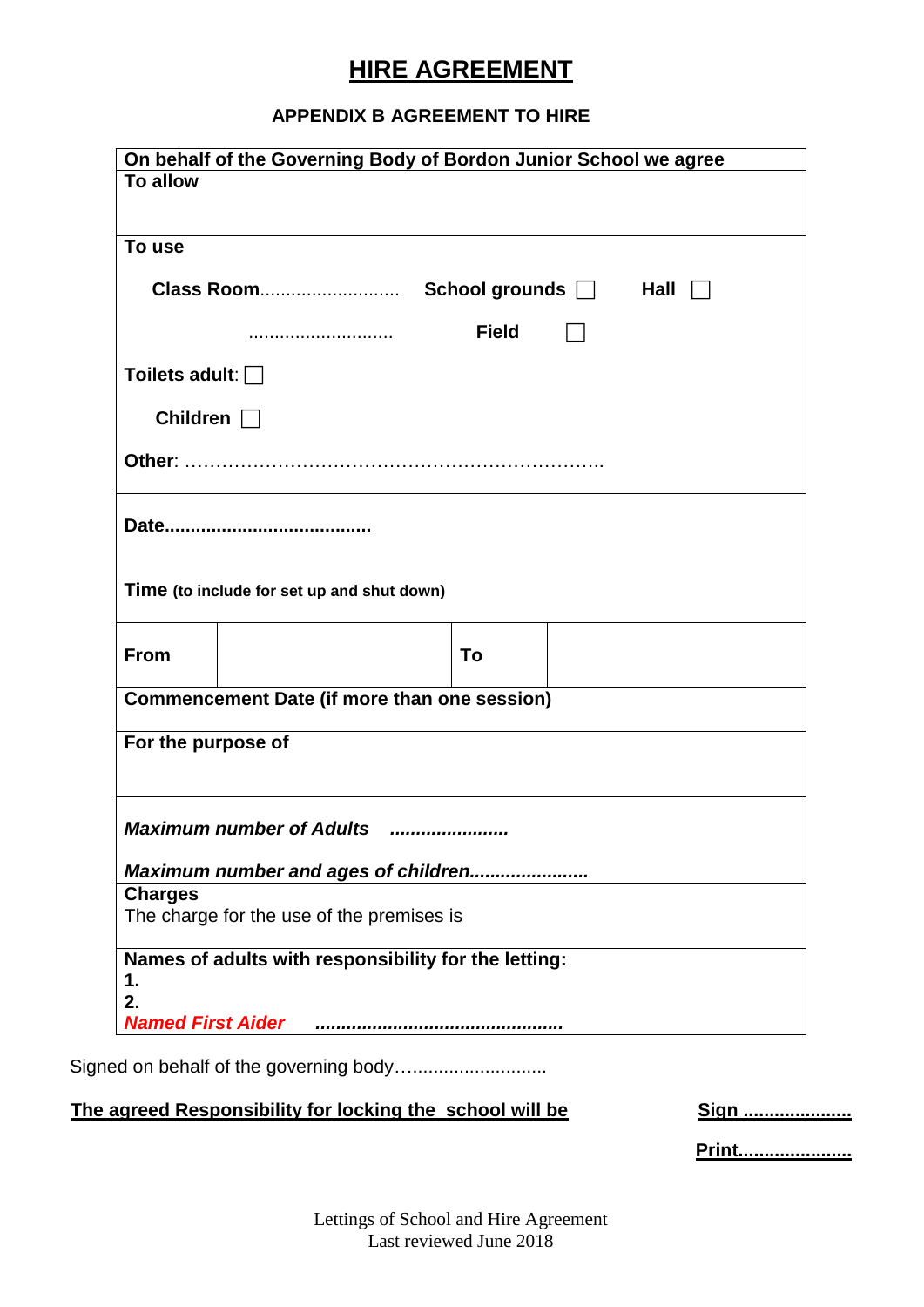Lettings of School and Hire Agreement Last reviewed June 2018